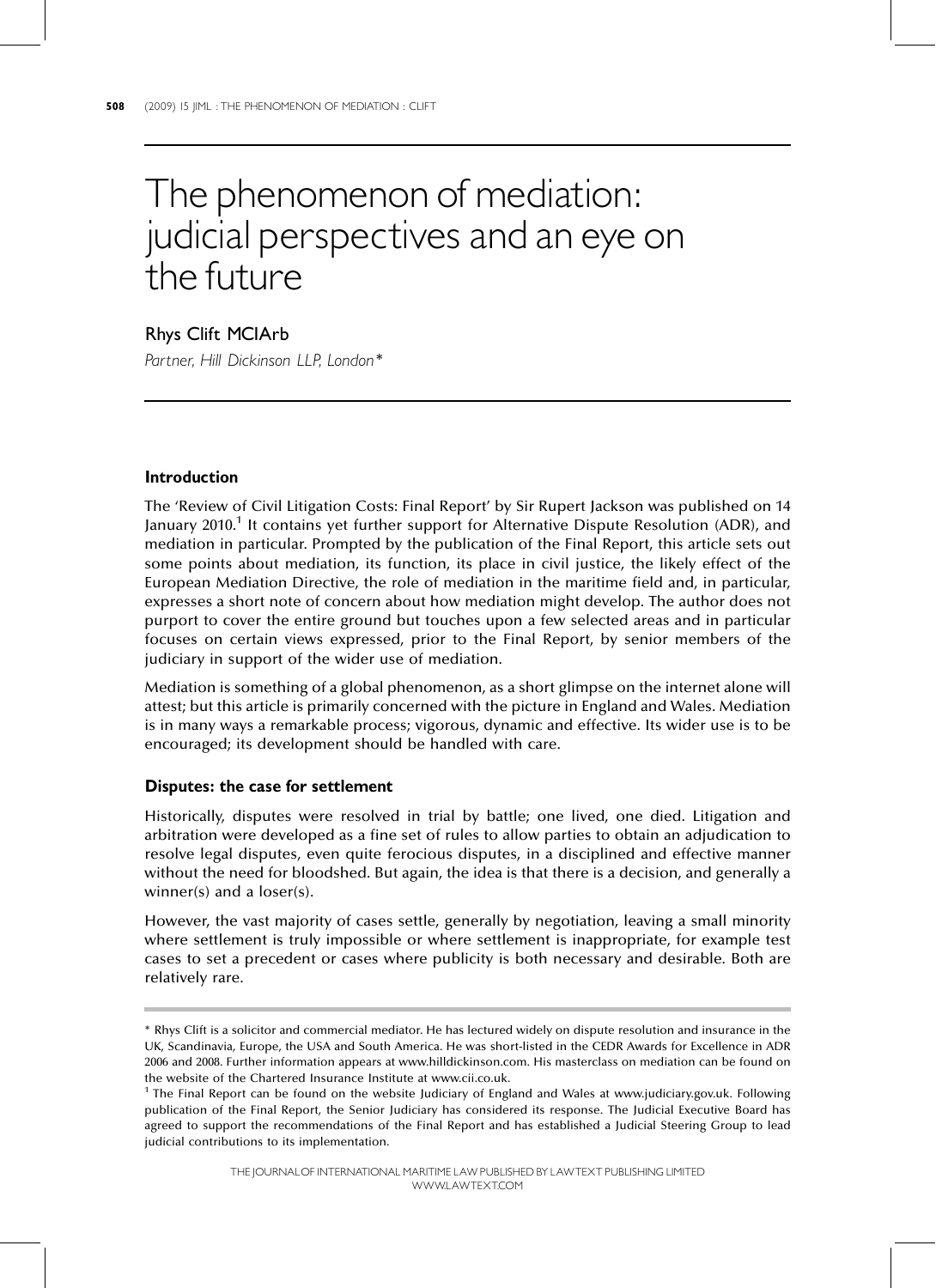In March 2008 Lord Phillips, now President of the Supreme Court, expressed this view:

 $\ldots$  It is madness to incur the considerable expense of litigation [ $\ldots$ ] without making a determined attempt to reach an amicable settlement. The idea that there is only one just result of every dispute, which only the Court can deliver is, I believe, illusory  $\dots^2$ 

Life was ever thus. More recently in June 2009 Lord Clarke observed:

A truth that our civil justice system has long recognised: that the vast majority of disputes settle before trial – the present figure of 98 per cent settlement rate mirrors that which was noted in the 1820s by the Common Law Commissioners  $[...]$  only a madman does not want to settle.<sup>3</sup>

I will touch on some of the reasons in a moment, but plainly effective new procedures that facilitate settlement must be welcomed. And although this is a matter of fine judgment in each case, this must be so especially if they facilitate earlier settlement, for example before incurring the costs of disclosure, witness statements, experts' reports and trial. Indeed the case for early settlement, with most 'routine' disputes (as distinct from, say, the most complex civil fraud cases) is even more compelling with the advent of E Disclosure with the inevitable additional delay, cost and technical difficulty this must entail.

The effective management of litigation and arbitration requires considerable skill. It may be necessary, even essential, to go through some of the main procedural steps including, for instance, disclosure and exchange of witness statements and experts' reports, in order to put an individual case into the strongest position from which to negotiate, whether that negotiation is conducted in the usual way or through mediation. But a sharp focus on settlement on the 'right terms' (whatever they may be) remains an imperative for almost all cases.

#### What, in a nutshell, is mediation?

Mediation is a relatively new and highly effective means to settle commercial disputes, often more quickly and more cheaply than by normal litigation, arbitration and negotiation. Mediation has a long history in family and labour relations, it has featured in international diplomacy and particularly in the Far East.

There are essentially two types of mediation; facilitative and evaluative. In evaluative mediation (something of a minority sport) the mediator at some point may express a view to the parties about the strengths and weaknesses of their cases, or about what might be a fair and just resolution to their dispute. This will almost never happen in facilitative mediation (although mediation agreements often contain a liberty for the mediator to express such views, if all the parties so wish).

In facilitative mediation a neutral third party, a mediator, assists the parties to settle their disputes. It is a voluntary process of managed negotiation where the parties negotiate their own deal, but it has a timetable, a structure and dynamics which 'simple' negotiation lacks. Mediators issue no judgments or awards. They control the process, not the result. Facilitative mediation is the dominant form of mediation used for the resolution of commercial disputes in England and Wales.

Mediation is a subset of ADR which includes for example adjudication (widely used in the construction industry) and early neutral evaluation. Mediation is probably the most widely used form of ADR. The mediator is the catalyst. The presence of, and the role played by the independent third party mediator is the key distinguishing feature of the process.

<sup>&</sup>lt;sup>2</sup> Lord Phillips of Worth Matravers, then Lord Chief Justice of England and Wales 'Alternative Dispute Resolution, An English Viewpoint', India 29 March 2008.

 $3$  Lord Clarke of Stone-Cum-Ebony, Master of the Rolls: 'Mediation  $-$  An Integral Part of our Litigation Culture', Littleton Chambers Annual Mediation Evening, Gray's Inn, 8 June 2009.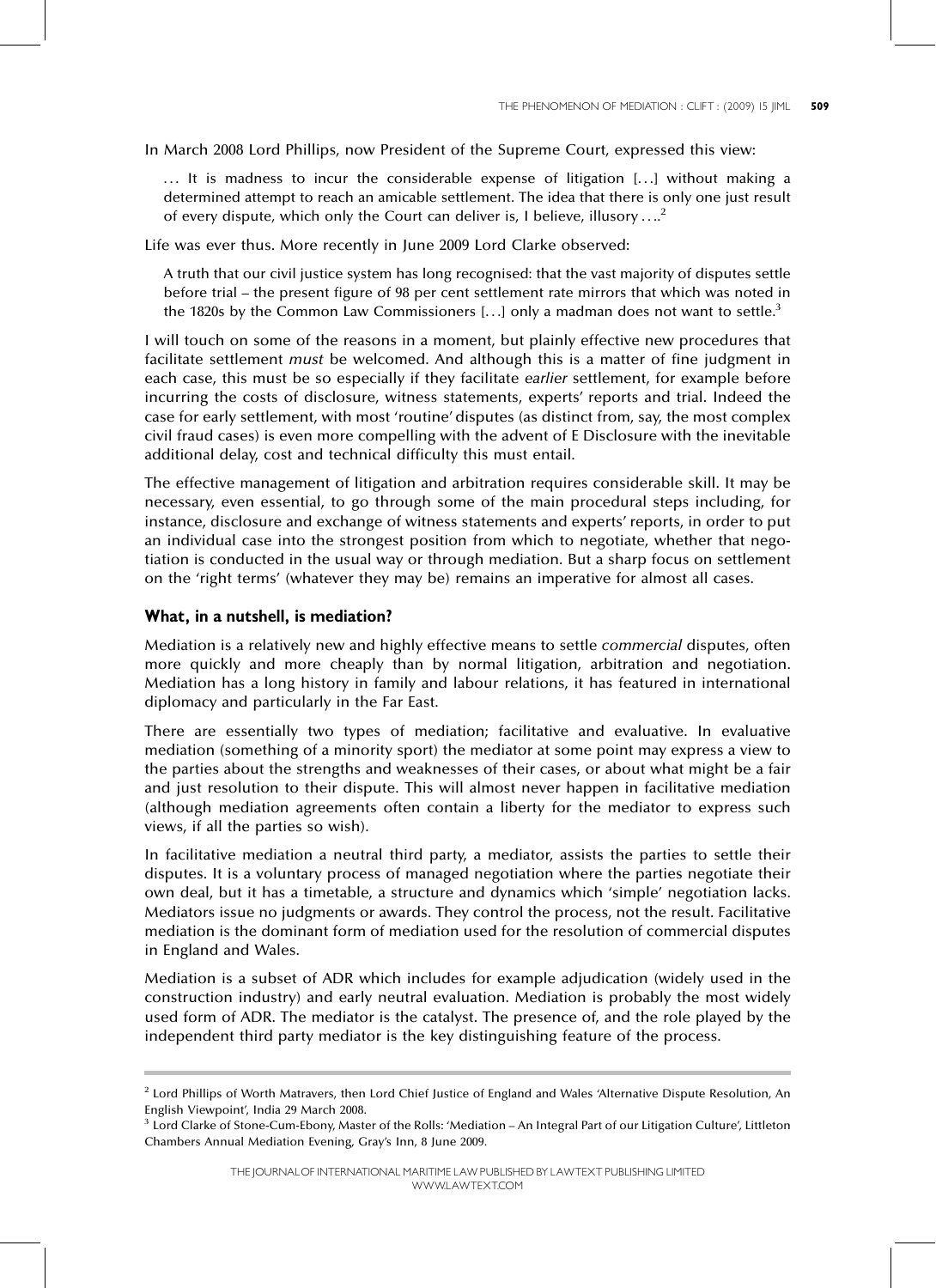#### **510** (2009) 15 IML: THE PHENOMENON OF MEDIATION: CLIFT

When mediation was in its infancy in the United Kingdom, about 20 years ago, and even 10 years ago, it attracted considerable scepticism. Some thought that it would probably, or inevitably result in a soft compromise or 50/50 split. In fact, in practice it is absolutely nothing like this. In mediation hard issues are often confronted and difficult things are said. Mediation is even effective in resolving disputes involving allegations of fraud or dishonesty, where a soft compromise or 50/50 split may have no place. Significantly it can preserve not only the relationships between the parties in the dispute but the reputations of the individuals involved (which can be important in relation to maritime matters where there may be substantial 'repeat business'). It is particularly effective at resolving multi-party disputes which can be so difficult to resolve by negotiation and where settlement discussions can (and do) break down on the whim of one party. Finally, and most particularly, mediation works; cases settle. The settlement rate is somewhere between 75 and 80 per cent, either on the day or shortly after.

# What is the position of mediation in civil justice in England and Wales?

Arbitration and litigation proceedings in England and Wales are in many respects excellent; highly developed and refined, respected for honesty, thoroughness and intellectual rigour. And the legal process is arguably indispensable. In June 2009 Lord Clarke echoed the views of many senior jurists when he said:

An effective Civil Justice System that is readily accessible to everyone is an absolutely essential element of any open, democratic society committed to the rule of law.<sup>4</sup>

No one would dispute this. However, and these are broad generalisations, the legal process has its deficiencies which can be remedied in suitable cases (and at a suitable time) by the use of mediation. Many of the shortcomings of litigation and arbitration apply equally wherever the legal process is conducted, whether in England and Wales or elsewhere under foreign systems of law.

What are these shortcomings? Without denigrating the processes one jot, litigation and arbitration can be, to put it a little bluntly, slow, costly, adversarial and risky; slow to achieve a final result (judgment or award), costly with the inevitable time and effort required (by lawyers, barristers, experts, witnesses and clients), adversarial by its very form and method, risky in the sense that there is (rarely) any guarantee of result. The law is not physics; it is not a discipline of perfection. And whatever the care and skill applied, there are sometimes nasty surprises (inconvenient documents, inadequate witnesses and experts, surprising judgments). Indeed these are some of the factors that have always motivated parties to settle and must form the basis of the views expressed on the wisdom of settlement by Lords Clarke and Phillips, both of whom had extensive knowledge of litigation from their time at the bar before going to the bench.

Litigation (and arbitration) is also necessarily focused on the past (perhaps a distant past by the time matters finally come to trial) whereas mediation is directed to the future.

The enormous potential of mediation has been recognised at the very highest level in the English judiciary for some time. Lord Woolf may well have been a pioneer in this respect in 1998/9, but his views have since spread widely. Lord Phillips declared his position in March 2008: 'Let me end by nailing my colours firmly to the mast. I number myself with Sir Anthony Coleman and Sir Gavin Lightman as an enthusiastic supporter of ADR'.<sup>5</sup>

In May 2008 Lord Clarke (Sir Anthony Clarke, as he then was) was equally unequivocal:

<sup>4</sup> Lord Clarke ibid.

<sup>5</sup> Lord Phillips (n 2).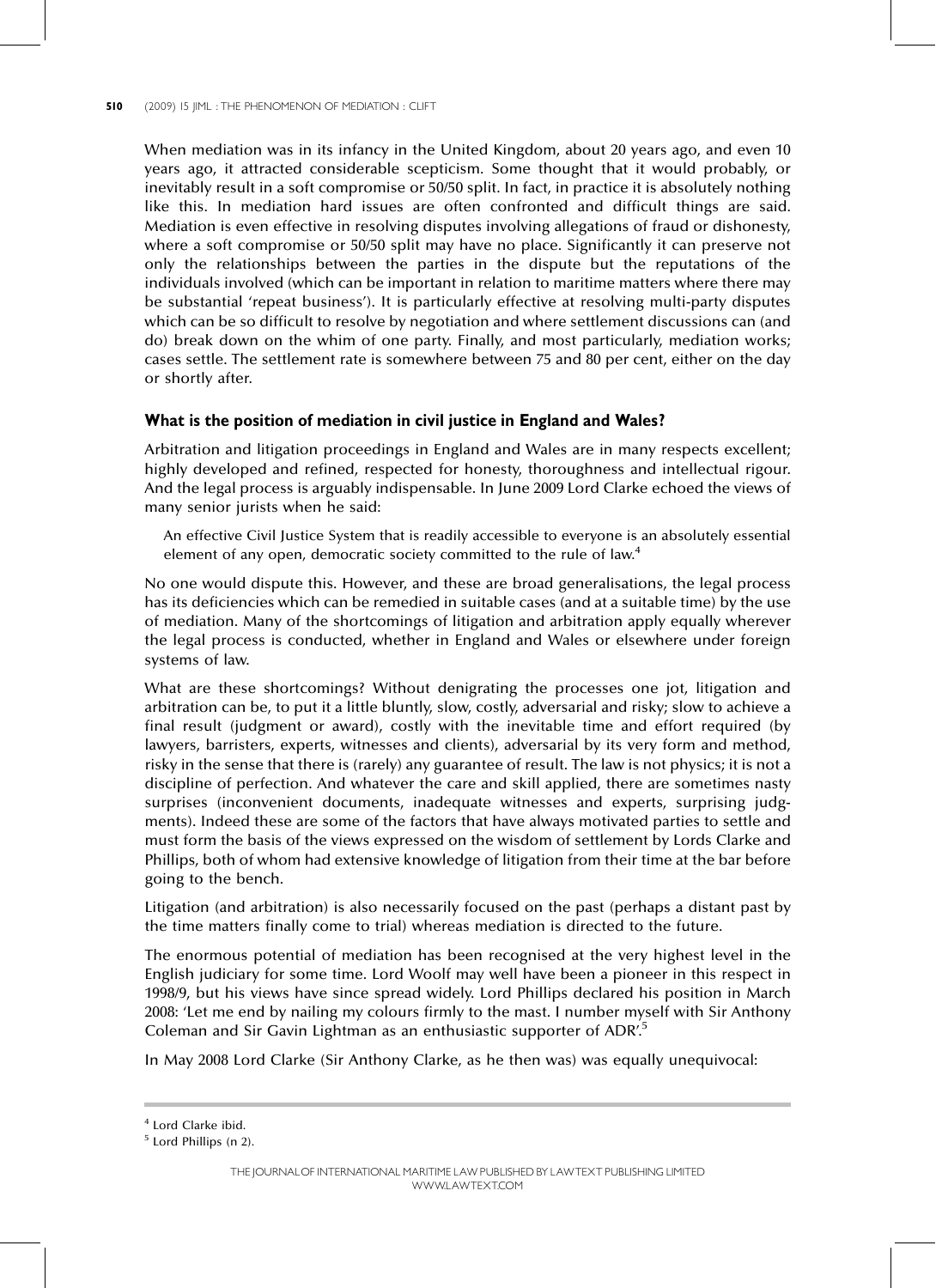. . . ADR in general and mediation in particular, where it is the appropriate ADR mechanism, must become an integral part of our litigation culture. It must become such a well established part of it that when considering the proper management of litigation it forms as intrinsic and as instinctive a part of our lexicon and thought processes as standard considerations like what, if any, expert evidence is required ...

He goes further, expressing the view that mediation must become '... part of the culture; so that it becomes second nature to us all'.<sup>6</sup>

Perhaps the full integration of mediation has since been achieved? In June 2009 Lord Clarke expressed the position succinctly thus:

. . . Mediation and ADR are part of the civil procedure process. Thus, as I see it, mediation too is an integral part of litigation, and not simply ancillary to it. [. . .] Mediation is an adjunct to formal justice.<sup>7</sup>

Indeed, in some quarters there are suggestions that mediation is even usurping the function of the civil justice system. Nothing could be further from the truth. The courts exist to try cases and in appropriate cases (the tiny minority) will always be there to discharge that function. Those who are engaged in disputes, whether as a routine part of their daily work or, sadly, where they have become wrapped up in a dispute in their personal life, will always have access to justice (although at a price).

Here again are the views of Lord Clarke:

Speaking only for myself (as they say in the Court of Appeal [where he then sat]) I do not think that the proper use of ADR and mediation supplants in any way the role of the courts or risks any downgrading of civil justice. On the contrary the existence of the judges and the courts remain in order to determine the rights and obligations of the parties in the very few cases in which settlement is impossible.<sup>8</sup>

There are those who favour referring disputes to mediation even before proceedings are started; Lord Phillips is one. Indeed some favour making mediation compulsory or mandatory (attendance and participation at mediation that is, not settlement). And the spread of compulsory mediation is foreshadowed by the European Mediation Directive (see below). But for all sorts of good reasons mediation before the commencement of proceedings is relatively unusual (at least for the present). These reasons include (with a particular eye on maritime disputes) preservation of time bar, securing an advantageous jurisdiction, obtaining security for a claim or preserving evidence (including by search and seizure in suitable cases).

Mediation is therefore most usually invoked after the commencement of proceedings, in tandem with legal process; it is the silk glove on the iron fist of litigation (or arbitration). And in this it discloses part of its heritage in international diplomacy, when it was often bolstered by the sword or the gun ship.

#### Why has mediation not spread more rapidly – misconceptions and a lack of education?

Although there has certainly been a significant increase in the use of mediation in England and Wales in recent years, it has not spread as rapidly as it might have done. If the process is so good, so effective, the question must be: 'Why not?' This is something of a puzzle, given some of the obvious virtues and values of mediation. Perhaps it is because, even now, nearly

<sup>&</sup>lt;sup>6</sup> Sir Anthony Clarke, Master of the Rolls, the Second Civil Mediation Council National Conference 'The Future of Civil Mediation', Birmingham 8 May 2008.

 $<sup>7</sup>$  Lord Clarke (n 3).</sup>

 $8$  ibid. Lord Clarke was appointed as a Justice of the Supreme Court with effect from 1 October 2009; the first Justice to be appointed direct to the Supreme Court.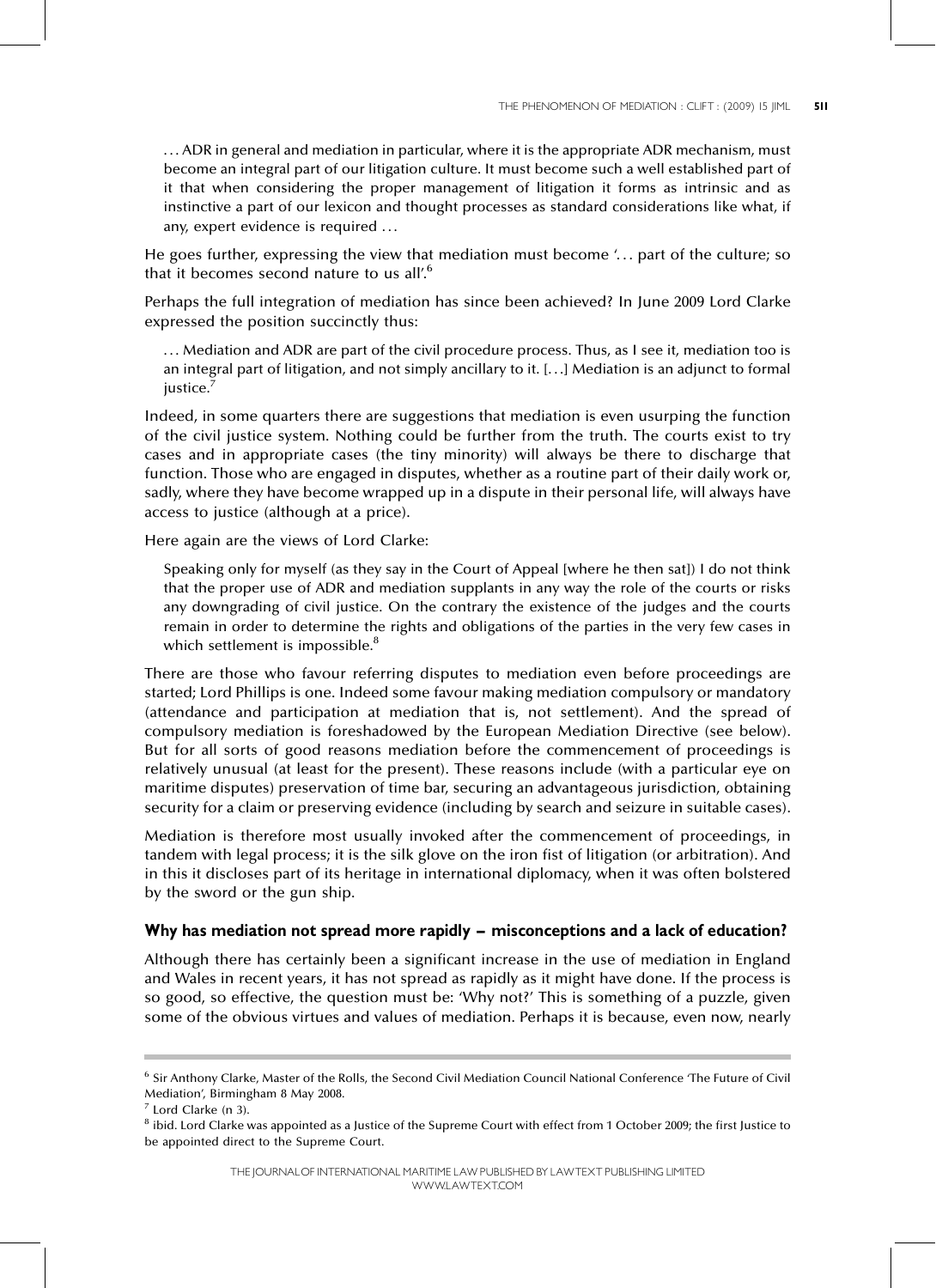#### **512** (2009) 15 JIML : THE PHENOMENON OF MEDIATION : CLIFT

ten years after the reform of the rules of civil justice in 1999 (the Woolf Reforms), which first brought mediation to prominence, misconceptions remain. Many of the key ideas and concepts are thought to be well known and understood; it is voluntary, without prejudice, private and confidential, it necessarily involves an independent mediator and the like. But nonetheless there is undoubtedly an enduring need to explain what mediation is and, moreover, how it works. Sir Anthony Clarke rather lamented in May 2008: 'Experience ... shows even now there are far too many people who know far too little about mediation. I think we can all agree that this has to change  $\dots$ <sup>9</sup>

And this view has been reiterated most recently in Sir Rupert Jackson's report (Review of Civil Litigation Costs: Final Report). The report aims to set out a coherent package of interlocking reforms designed to control costs in litigation and to promote access to justice. Sir Rupert observes:

Alternative Dispute Resolution (ADR) (particularly mediation) has a vital role to play in reducing the costs of civil disputes by fomenting the early settlement of cases. ADR is, however, underused. Its potential benefits are not as widely known as they should be.<sup>10</sup>

He then recommends:

- There should be a serious campaign to ensure that all litigation lawyers and judges are properly informed of how ADR works, and the benefits it can bring.
- ... An authoritative handbook for ADR should be prepared, explaining what ADR is and how it works and listing reputable providers of ADR services. This handbook should be used as the standard work for the training of judges and lawyers.<sup>11</sup>

I shall return to the latter point in a moment, and will touch on the former in the context of maritime disputes.

But it must be said that it is somewhat curious that misconceptions and misunderstandings persist. Over a number of years there has been a veritable explosion of interest in mediation and a substantial growth in the number of mediation service providers. In this, I am not thinking simply of the United Kingdom (although very significant progress has been made here) but generally internationally both in the common law nations and more recently in the civil law nations (where costs pressures are said to be less of a factor in settlement). Again, this much is clear if one only looks on the internet. There is a vast literature available, in a multitude of languages.

Literature may not be the best way of teaching this new art. It is often best to explain in person, by talk or seminar. But reference works certainly have their place. In this the Insurance Institute of London is playing its part. Under its programme of Research Study Groups the IIL is creating a 'manual' of mediation by and for the insurance and reinsurance industry (and this will include of course the maritime industry) under the chairmanship of Paul Moss of Montpelier Re. The book is to be published later in 2010 and will go some way to providing the sort of manual that Sir Rupert, perhaps, had in mind (and although sharply focussed on a particular industry, it has substantial generic content).

# The inherent conservatism of the legal profession and the paradigm shift

Has the spread of use of the process been restrained by the inherent conservatism of the legal profession? Perhaps ... It has been the case until relatively recently that mediation meant very little to English lawyers. Indeed, some had a negative attitude towards mediation and some may still have; such views can be heard (although less so, latterly). Until recently

<sup>&</sup>lt;sup>9</sup> Sir Anthony Clarke (n 6).

 $10$  Note 1.

 $11$  ibid.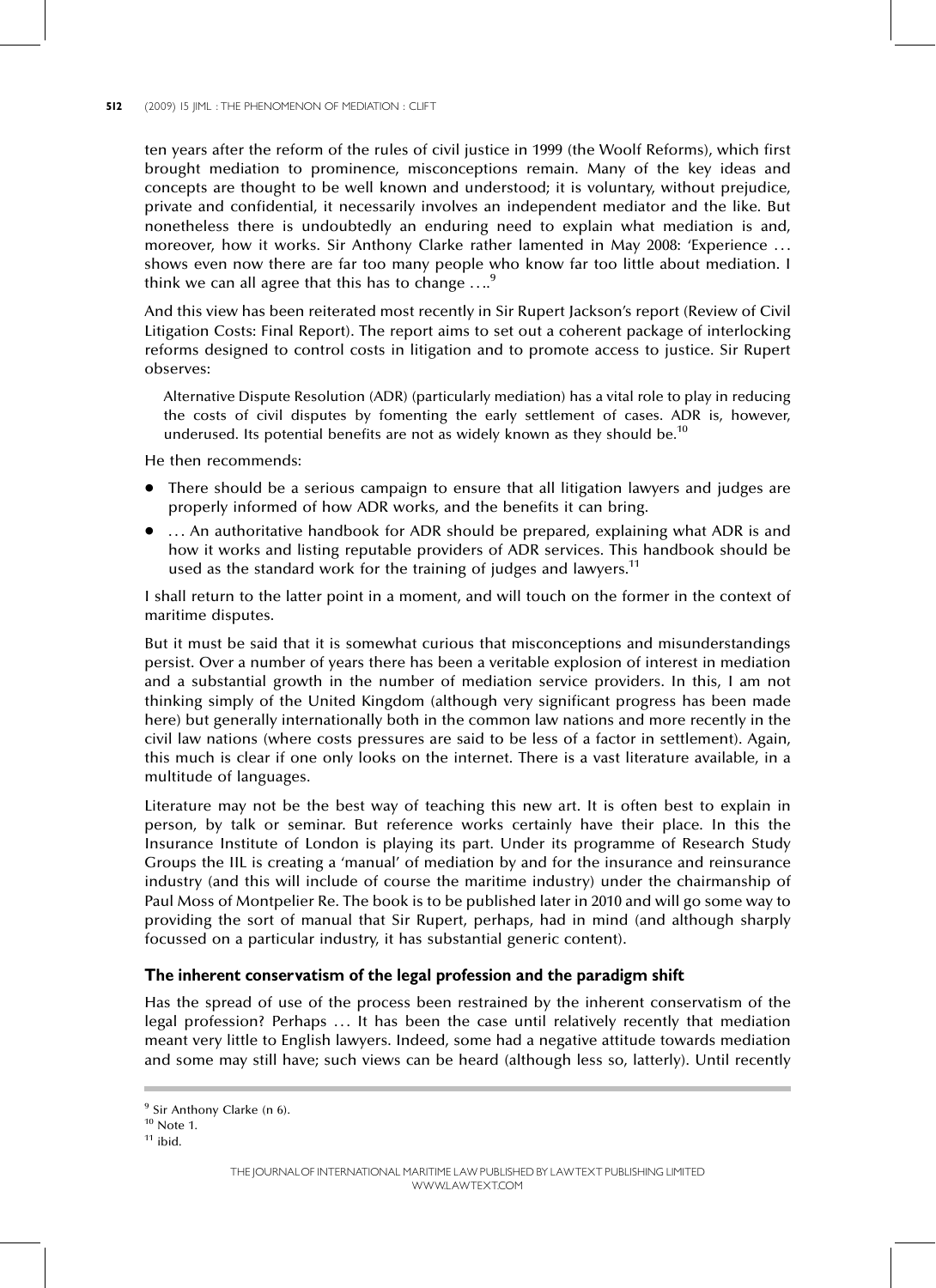lawyers in England were not trained in negotiation skills or dispute resolution either at university or in law school. The inevitable consequence was that this had an effect on their thinking and way of working. The emphasis was on the process of handling disputes; knowledge of the rules of arbitration organisations and familiarity with the Commercial Court Guide. The mindset was to identify issues and unearth evidence by way of documents, witness testimony and expert opinion, the objective being to place that material in a suitable form, at a suitable time before an arbitrator or a judge. Less emphasis perhaps, was placed upon seeking out a solution. Perhaps this is, in part, an expression of English reserve (and deference?), of sticking to the rules, forming queues and a reluctance to haggle.

Surely, however, matters have changed? Law firms have undergone a cultural change of approach. Almost all now have 'Dispute Resolution' departments, rather than litigation departments. And mediation has been a key feature and driver of this process.

Perhaps then it is less a matter of lack of familiarity on the part of lawyers and the judiciary, but, rather, a lack of familiarity with, and understanding of, mediation within society generally; that is, amongst the clients, the users of the courts and arbitration processes. Even this is something of a surprise; many members of the judiciary, solicitors, barristers, mediators and mediation service providers have put in enormous time and effort to spread the word over many years. Perhaps it is simply the fact that the enormous cultural and social change represented by the spread of mediation simply takes time; and a great deal of time at that.

New ideas will always take time to reach acceptance; their integration into orthodox thought follows a predictable pattern: first they are ignored, if they persist they may be treated with hostility or derision and then, finally, suddenly they form part of mainstream thinking. One can think of parallel examples in art (Picasso's Blue Period), science (heliocentricity, plate tectonics) and social justice (universal suffrage).

Some view the phenomenon of mediation as a change of radical proportions, comparable even to the revolution worked by the Judicature Acts at the end of the nineteenth century. Perhaps it is simply an illustration of the time required to recognise, and adapt to, a paradigm shift?

However, presumably for those who have never actually taken part in mediation, its subtle alchemy has remained and will remain a mystery; after all how can a voluntary, non-binding, non-decision making process solve what are often long standing, entrenched and sometimes bitter disputes? Participation in the process is often a revelation.

# What will be the impact of the new European Mediation Directive?

The Mediation Directive was published in the Official Journal of the European Union on 24 May 2008 and took effect from 11 June  $2008$ .<sup>12</sup> It is the culmination of a body of work within the European Union, including the European green paper published by the Commission in  $2002<sup>13</sup>$  the European Code of Conduct for mediators launched in  $2004<sup>14</sup>$  and the draft Mediation Directive published in October 2004.15

ADR has been recommended directly or indirectly by a diverse body of other European Union legal instruments or proposals, for example those touching on legal aid, family relationships, consumer disputes in e-commerce, so called open network provision (telephony) and the

<sup>&</sup>lt;sup>12</sup> Directive 2008/52/EC of the European Parliament and the Council on certain aspects of mediation in civil and commercial matters OJ L136/3 24.5.2008. http://eur-lex.europa.eu/LexUriServ/LexUriServ.do?uri=OJ:L:2008:136:0003:0008: EN:PDF.

<sup>13</sup> http://eur-lex.europa.eu/LexUriServ/LexUriServ.do?uri=COM:2002:0196:FIN:EN:PDF.

<sup>14</sup> http://ec.europa.eu/civiljustice/adr/adr\_ec\_code\_conduct\_en.pdf.

<sup>15</sup> http://eur-lex.europa.eu/LexUriServ/LexUriServ.do?uri=COM:2004:0718:FIN:EN:PDF.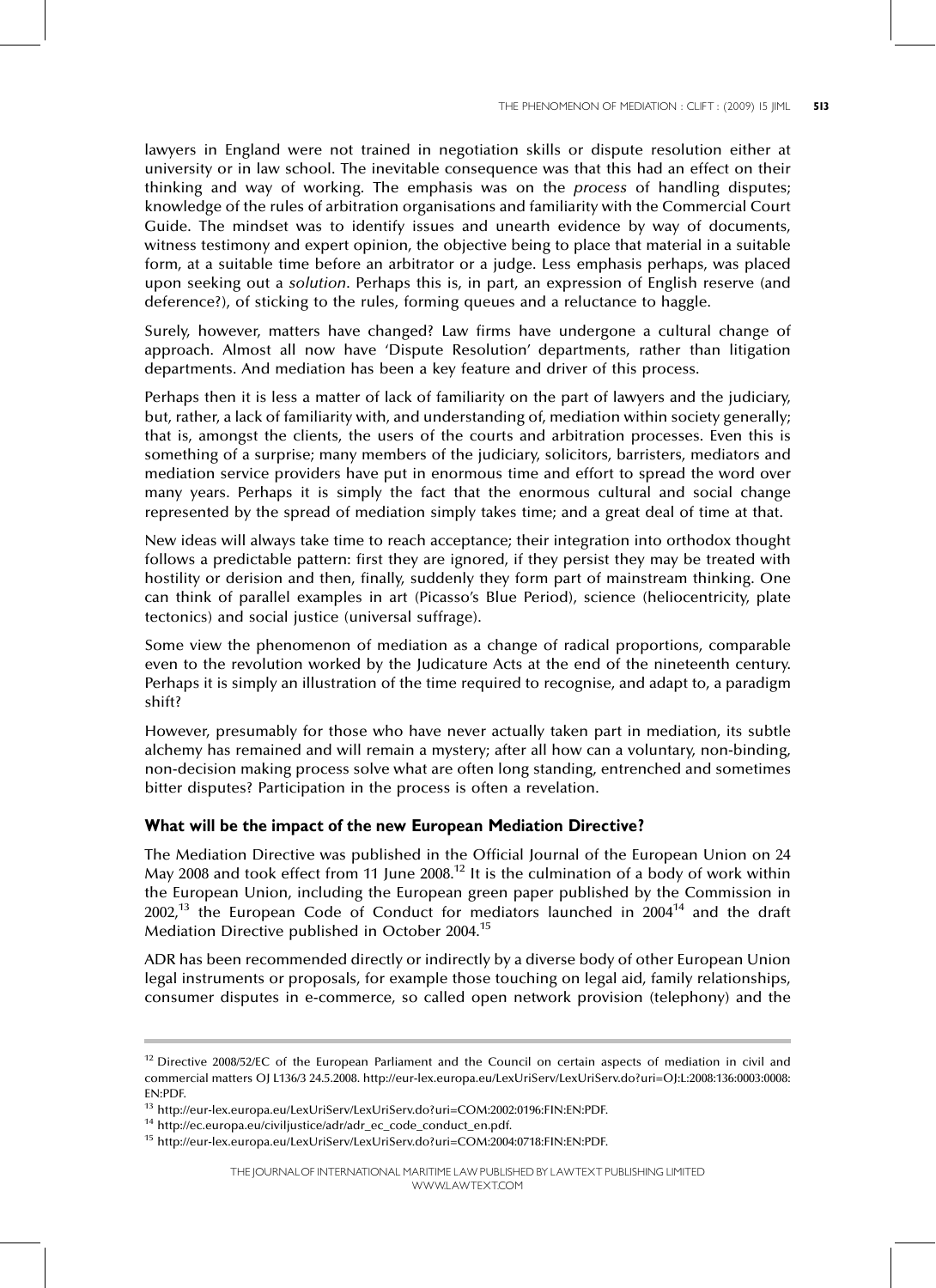#### **514** (2009) 15 IML: THE PHENOMENON OF MEDIATION: CLIFT

Framework Directive for electronic communications networks. It can be seen by this that ADR and mediation have already penetrated wide and deep into the structures of the European Union and that, notwithstanding the fact that most of the Member States in the European Union are civil law states, mediation is strongly supported within the European Union.

The Directive applies only to cross border disputes, in other words disputes where parties are domiciled or resident in two different Member States. But nothing in the Directive prevents Member States from extending the scope of any implementation legislation they pass to cover domestic disputes.

At present within the European Union there exists quite a wide variety of practice in mediation. It seems almost certain that the Mediation Directive will give a new impetus to the spread of knowledge and use of mediation within the European Union, including here in the UK, and probably well beyond, given the range and extent of relationships between EU and non-EU states. It should also go some way to standardising the practice.

## Where does mediation feature in the maritime world?

From the time of the implementation of the new Civil Procedure Rules in 1999, mediation has progressively become a fact of life in civil litigation. The pressure that the courts can apply by active case management has meant that mediation has become, even if somewhat slowly, more common. Indeed, many commercial lawyers would probably accept that there is now a strong possibility, or even a probability, that almost all disputes will be referred to mediation at some point if not settled before trial. The most likely point for the court to apply pressure will be at a Case Management Conference.

But similar pressures do not necessarily exist in arbitration and many of the typical disputes in the maritime field are subject to binding arbitration agreements (for example, charterparty and bill of lading disputes). Arbitration tribunals may not encourage or order parties to go off to mediation, but nonetheless mediation is becoming more common in resolving disputes which would otherwise be referred to a final determination by an Arbitration Tribunal. This is almost certainly a response to client demand. Increasingly clients, in particular insurers and mutual insurance associations, significant and highly sophisticated users of legal process, have seen that mediation saves time and that cases settle. They know that it works and so increasingly they are requiring that mediation be used in conjunction with arbitration. The inclusion of mediation clauses in standard form contracts (which also include arbitration clauses) will, however, be essential to speed up the spread of the process.

In this, the Maritime Solicitors Mediation Service  $(MSMS)^{16}$  has played a significant part. MSMS was originally set up in August 2003 and formally launched on the internet in January 2004. In 2009 MSMS was registered with the European Commission as a mediation service provider whose mediators comply with the European Code of Conduct for Mediators 2004. In many respects, MSMS is an unusual organisation. First, it is an unincorporated association of 19 English maritime law firms which set up the body in a collegiate manner and in the spirit of co-operation. Indeed that cooperation runs deep; immediately after the launch of MSMS the member firms ran a year-long programme of mock mediations (in the UK and other countries) to provide a practical demonstration of what the process is, how it works and just how effective it can be.

Secondly, MSMS is also somewhat unusual in that it is sector-specific, designed expressly for the maritime and marine insurance trades. There is a fairly large number of bodies providing ADR services whose focus is deliberately general, prominent amongst which is the Centre for Effective Dispute Resolution (CEDR). This group now includes service providers such as the

<sup>&</sup>lt;sup>16</sup> See www.msmsg.com.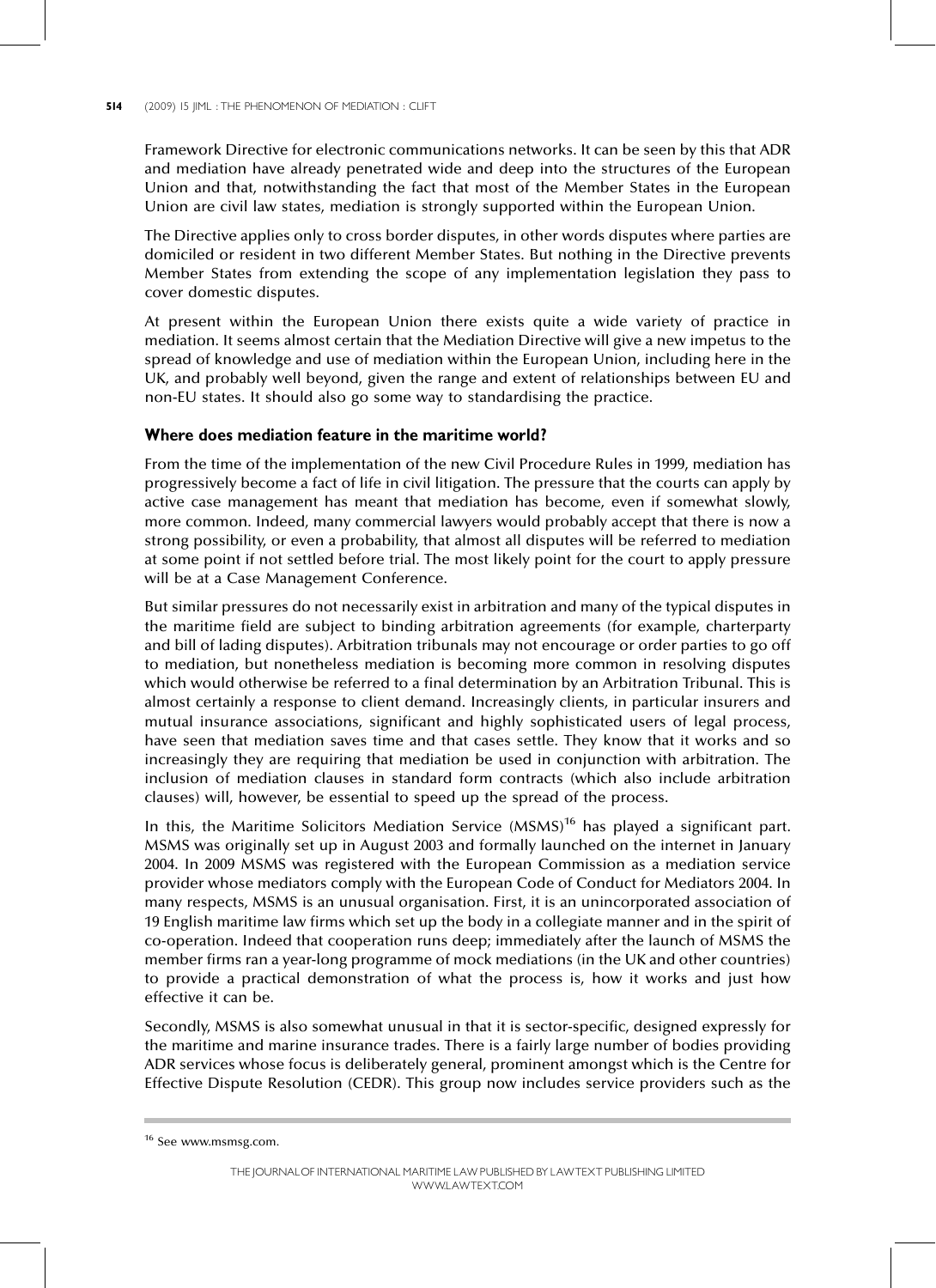Chartered Institute of Arbitrators (who have recently welcomed mediation), the Academy of Experts and the Ombudsman Service. However, according to a thorough and lengthy report issued by the European Civil Justice Systems Research Programme, at the Centre for Social-Legal Studies, University of Oxford ('Civil Justice in England and Wales: Beyond the Courts'<sup>17</sup>) the sector-specific mediation service providers (MSPs) are few and far between. The report identifies a mere handful including, in addition to MSMS, the Pensions Advisory Service and ACAS (Employment).

## How should mediation evolve?

## The present

Mediation (in the UK at least) is currently a relatively informal process, but this may be under threat. The parties generally agree on the appointment of a particular mediator, sometimes on the recommendation of an MSP, sometimes, perhaps increasingly, from a (short) list of well known mediators. About ten years ago it was a fairly common view that any skilled mediator could mediate any dispute and to some degree that is certainly true. But with experience the market, particularly the maritime and marine insurance market, has matured. Many in this market would now say that it is important, some say vital, that the mediator has specialist expertise in the subject matter of the dispute. The development of the MSMS is a significant manifestation of this trend.

As it is at the moment the process is not complex and prescriptive. Generally all the parties need to do is to prepare a mediation summary (some call this a position statement) and put together the key documents. These summaries should certainly not be so long that they would take more than a few hours for a mediator to read; 10 to 20 pages are often more than enough. The summaries generally put forward the parties' best cases. It is important that they are written in normal prose and not in the arcane language of the law; not in the sort of technical legal language used in legal documents and in pleadings in court cases (and in some arbitrations). They are a pitch to a jury, not a summing up in legal argument. The ideal approach is accuracy, brevity, clarity. This is because a significant purpose of a mediation summary is to explain the dispute clearly, not only to help the mediator understand the case, but most particularly to help the party on the other side (as distinct from his lawyers) to understand the case against him.

These summaries exemplify what mediation is about. They distil in an easily understood form exactly what matters in a dispute, and what matters to the parties individually and in their relationships with one another (sometimes beyond the legal issues in the case), in a process where parties will be constantly asked to focus their attention on their interests and needs and not on their rights and wants, as they may perceive them. Indeed the whole process of creating the summary is a vital part of preparation. It should compel the parties (the lawyers and the clients) to think  $-$  very carefully. This work, and the work on the day, will (should) promote a dense effort of concentration.

As to documents, the papers gathered together for a mediation should include just a few core documents and sometimes charts, diagrams or photographs. The alpine snow-storm of documents that are typically seen in litigation or arbitration proceedings (after disclosure, especially after E Disclosure) is generally unhelpful and even if such documents are produced they are rarely looked at.

Generally a common bundle of documents is created to be used by the mediator and all the parties; each party will have a copy. But in addition to this sometimes parties provide documents (and information) to the mediator on a confidential basis. This may help the

<sup>17</sup> www.csls.ox.ac.uk/documents/themelist.docx.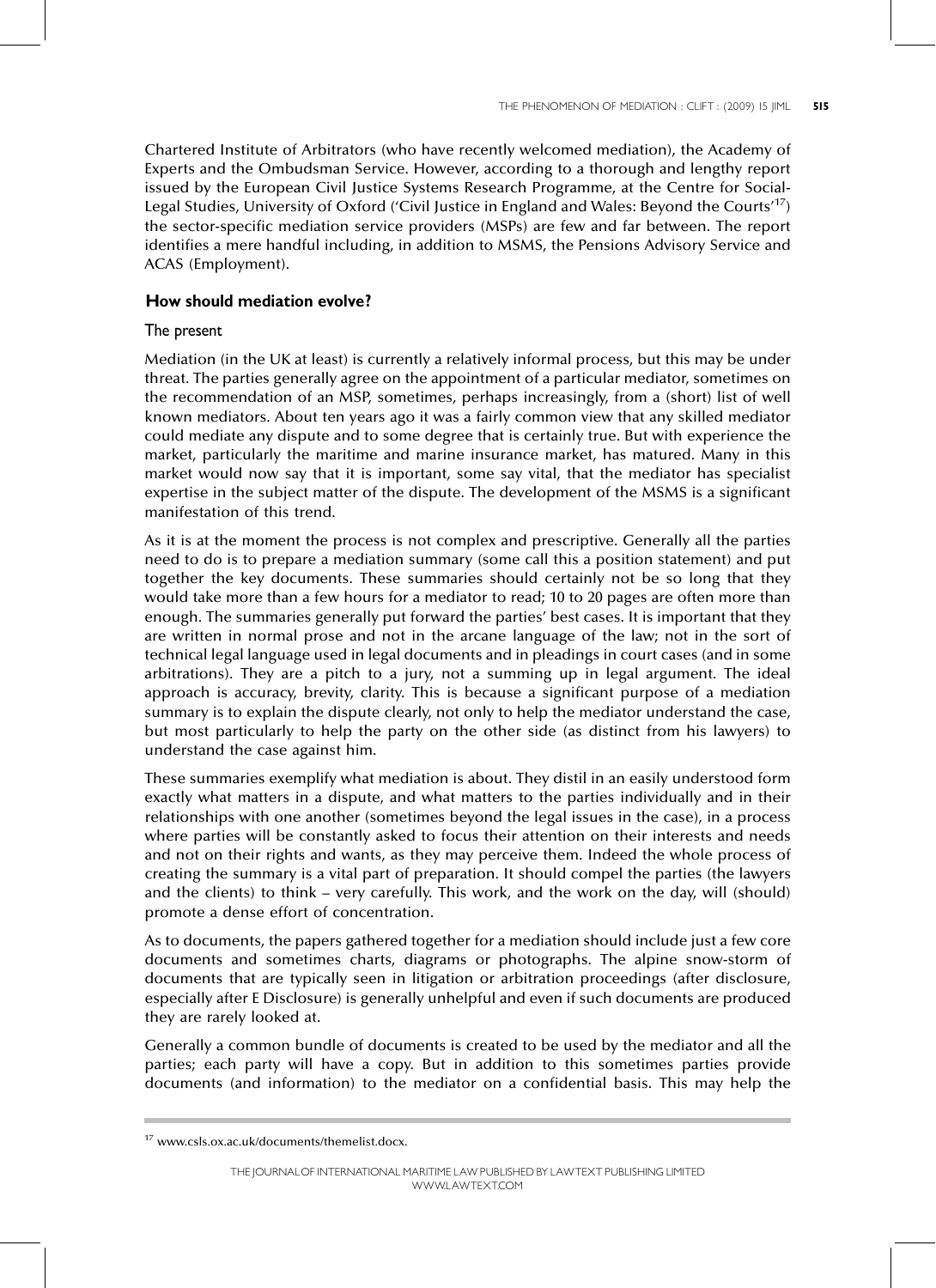#### **516** (2009) 15 JIML : THE PHENOMENON OF MEDIATION : CLIFT

mediator to understand the background to the dispute and ultimately may assist him in fashioning a bargain between them. Obviously mediators do not reveal either the existence or the contents of such confidential documents to other parties unless and until authorised to do so.

The whole mediation process itself is regulated by a simple mediation agreement setting out the key aspects of the process including confidentiality and certain protections for the mediator.

It is beyond the scope of this article to describe in detail how mediations work on the day. Every one is different. But broadly they fall into three phases; exploration, negotiation and a concluding phase, often settlement. The whole process is informal. Strict rules of evidence, legal terminology and legal advocacy are all inappropriate for mediation. In some senses mediation provides an artificial deadline, like an approaching day in court. There is often a rush of adrenaline, with the speed and clarity of thought that this brings. The guillotine concentrates the mind.

Of course not all cases settle on the day. It is not unusual for discussions between parties to continue after a mediation day, often with the assistance of the mediator, and for a settlement to be concluded days, weeks or even months later.

There is no central body gathering all mediation statistics in England and Wales (although the Civil Mediation Council is progressively encouraging mediation service providers to disclose settlement statistics on a confidential basis). Anecdotal evidence from some of the most active and prominent commercial mediators suggests that the ratio for settlement on the day may have originally been somewhere in the region of 60/40 or perhaps 50/50. But progressively this may have declined as parties (or perhaps lawyers?) get more used to the process; some refer now to a ratio of 40/60. In other words, about 60 per cent of cases may now settle after the mediation day, although the general percentage of settlements in absolute terms seems to have remained reasonably constant at somewhere in the region of between 75 per cent and 80 per cent.

## The future

So much for the current picture; there are indeed concerns that the process of mediation may progressively become more structured and detailed, with the hazard that it may become progressively less effective. This is a serious matter. The Right Honourable Lord Judge touched on this concern at the end of an address to the Civil Mediation Conference on 14 May 2009 in the following terms:

Can we just take a long term view? Every few years, or about every ten years, there is a great hullabaloo about the cost of civil litigation. Arbitration, after all, is a system of avoiding court process. Do you remember when employment tribunals began? These were to be informal meetings at which the opposing parties would put their cases to a tribunal, almost a form of palm tree justice. Consider now how much more complicated and expensive the processes have become.

I do urge the Council to recognise this danger. The mediation process could, unless the danger is recognised and addressed, particularly if it is part of the court process, may eventually, and quite unintentionally, and by unforeseen accretion become increasingly formalised and procedural. It really must not eventually become just one more part of the expensive process that all of us are trying to avoid.<sup>18</sup>

I would echo that sentiment; but it is not simply the matter of cost. Generally one should be wary of the development of what is described as mediation advocacy and the creation of a

<sup>&</sup>lt;sup>18</sup> The Rt Hon The Lord Judge, Civil Mediation Council Conference 14 May 2009.